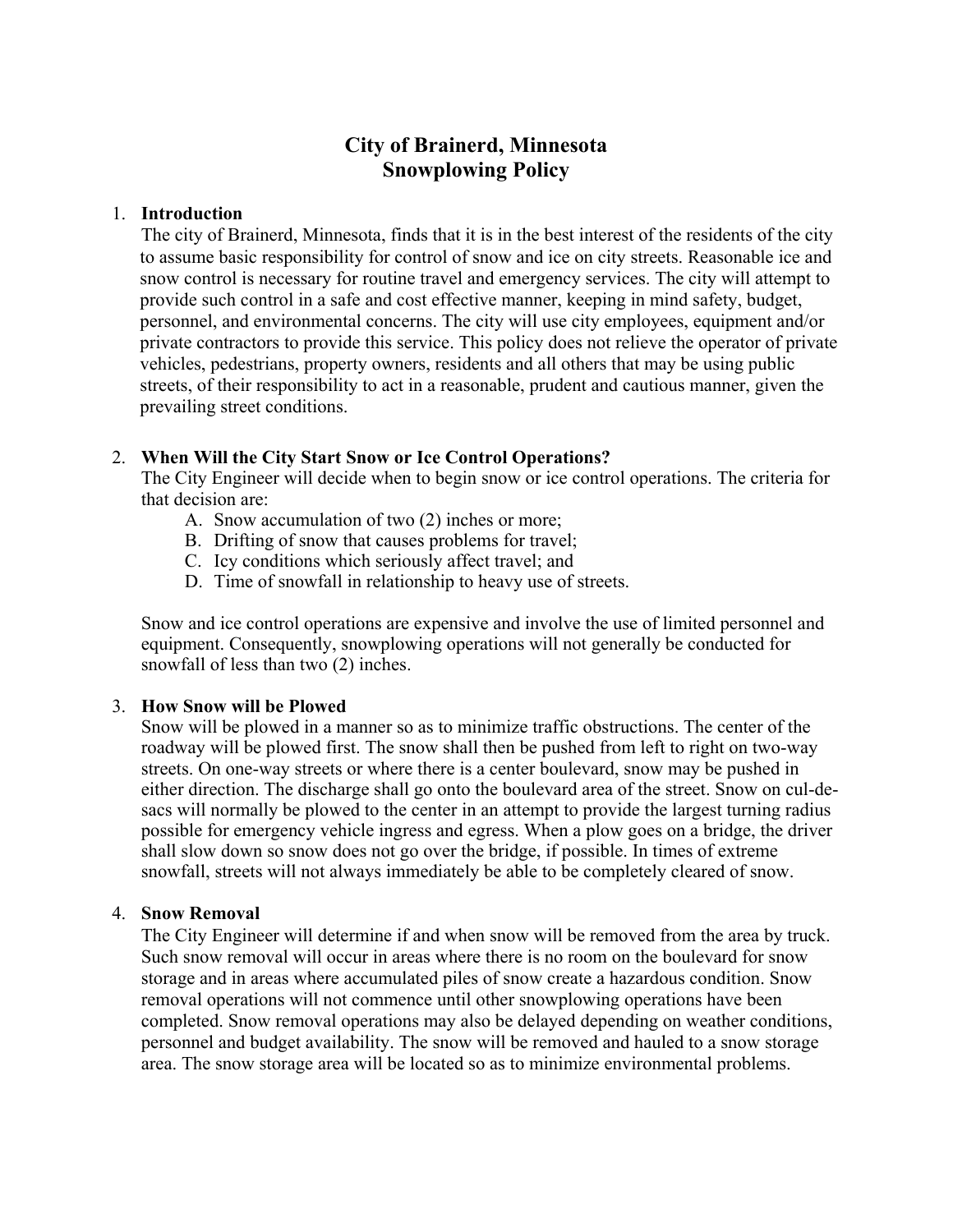## 5. **Priorities and Schedule of Streets to be Plowed**

The city has classified city streets based on the street function, traffic volume and importance to the welfare of the community. Those streets classified as "Snow Emergency Routes" will be plowed first. These are high volume routes, which connect major sections of the city and provide access for emergency fire, police, and medical services. The second priority streets are those streets providing access to schools and commercial businesses along with public parking areas and pedestrian facilities abutting city property. The third priority streets are low volume residential streets. The fourth priority areas are alleys. The fifth priority are all other trails or sidewalks identified on the attached sheet. The City has specified routes when a "Snow Emergency" is declared that will have parking restrictions on them on day 1 and day 2 of a Snow Emergency. Please visit http://www.ci.brainerd.mn.us/182/Snow-Emergencies for detailed maps and ordinance language for when a Snow Emergency is declared.

During significant and severe storms, the city must be prepared to move personnel and equipment to maintain priority routes first. In fulfilling the need to have all priority streets safe and passable, when resources are limited, plowing of all other streets may be stopped at any time so resources can be shifted to priority routes.

Unforeseeable circumstances may cause delays in completing assigned plow routes. Such circumstances may include weather conditions that endanger the safety of snowplow operators and/or safe and effective operation of equipment, commuter traffic, disabled vehicles, poor visibility conditions, parked cars along streets, assistance to emergency response vehicles, equipment breakdown, and personnel shortages.

## 6. **Work Schedule for Snowplow Operators**

Snowplow operators will be expected to work their assigned shifts. In severe snow emergencies, operators sometimes have to work longer shifts, but will be paid overtime for hours in excess of 40 per week, or pursuant to any collective bargaining contract language. However, because of budget and safety concerns, no operator shall work more than a twelvehour shift in any twenty-four hour period. While work breaks are not guaranteed, generally operators will take breaks in accordance with city policy, provided the breaks do not interfere with city services or operations. In addition, operators will be allowed sufficient time to eat a meal during any shift which is eight or more hours, or as provided in the collective bargaining agreement. After a twelve-hour shift, the operators will be replaced if additional qualified personnel are available.

## 7. **Traffic Regulations**

 The city recognizes that snowplow operators are exempt from traffic regulations set forth in Minnesota Statutes, Chapter 169 while actually engaged in work on streets, except for regulations related to driving while impaired and the safety of school children. Pursuant to this authority, snowplow operators engaged in snow removal or ice control on city streets have discretion to disregard traffic laws set forth in Chapter 169, except for laws relating to impaired driving and school children safety, when in their judgment, it is safe to disregard such laws. The privileges granted herein to operators of snow removal and ice control vehicles shall apply only if the vehicle is equipped with one lighted lamp displaying a flashing, oscillating, or rotating amber light placed in such a position on the vehicle as to be visible throughout an arc of 360 degrees.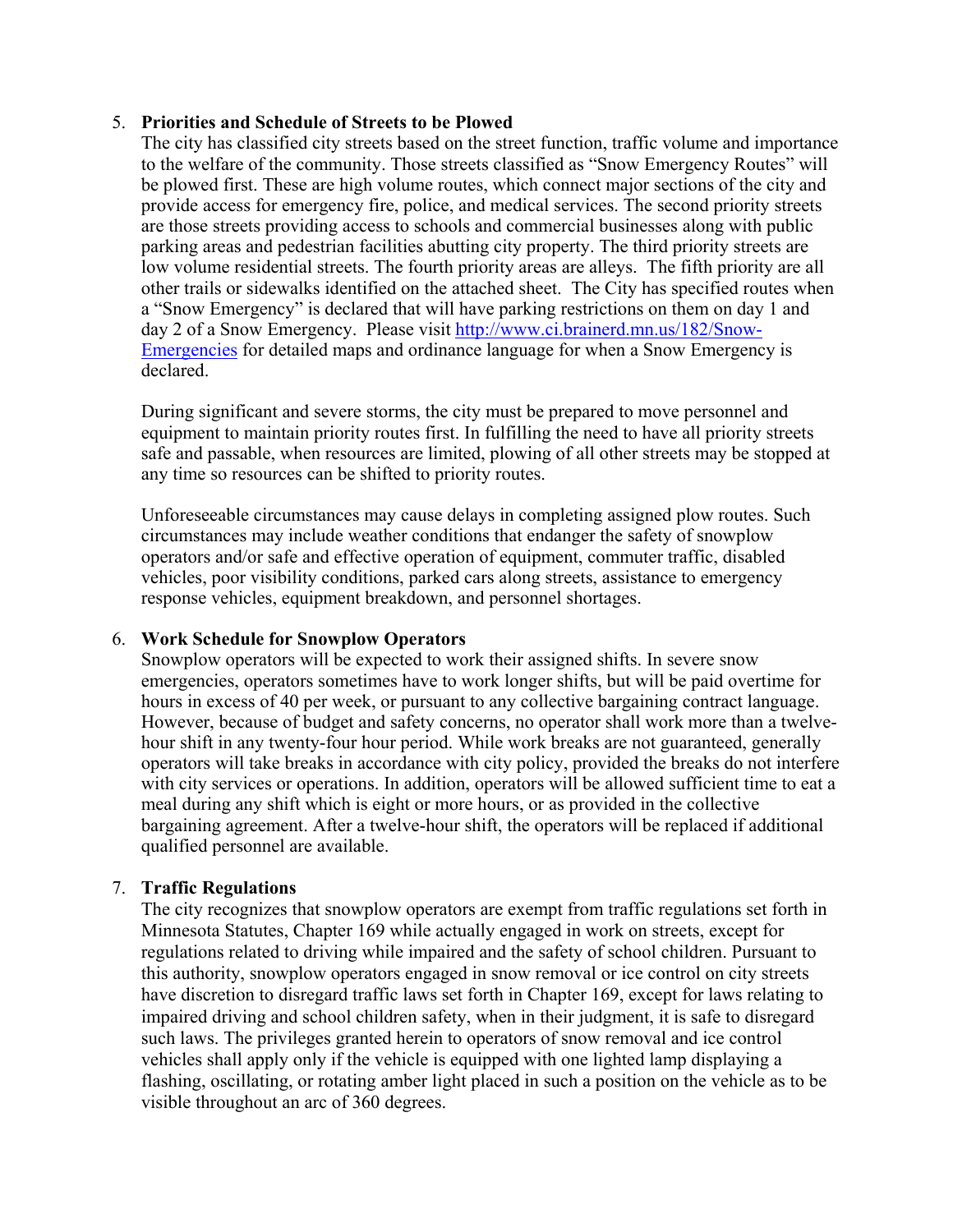## 8. **Weather Conditions**

Snow and ice control operations will be conducted only when weather conditions do not endanger the safety of snowplow operators and equipment. Factors that may delay snow and ice control operations include: severe cold, significant winds, and limited visibility.

#### 9. **Use of Sand, Salt, and Other Chemicals**

The city will use sand, salt, and other chemicals when there are hazardous ice or slippery conditions. The city is concerned about the effect of such chemicals on the environment and will limit its use for that reason.

#### 10. **Sidewalks**

The city will maintain some of the sidewalks in the city. The list of those sidewalks is attached. As there are a limited number of personnel available, the city will only maintain these sidewalks after the streets have been plowed. It is the responsibility of the resident and/or property owner to remove all accumulated snow from all other sidewalks along public streets adjoining their property. This includes any snow plowed from public streets onto the sidewalk.

#### 11. **Mailboxes**

Damage to a mailbox is a risk that snowplow operators face during their winter plowing requirements. The city will conduct a review of each mailbox damage claim to determine whether the city has any legal responsibility for the damage and, if so, to replace or provide reimbursement for the mailbox. If the city, in its discretion, determines that reimbursement or replacement is appropriate, the city may:

- 1) At the mailbox owner's request, replace the mailbox with a standard size, non-decorative metal mailbox and replace the support post as necessary with a 4" x 4", decay resistance wood support post, both which will be installed by the city;
- 2) Provide reimbursement in a reasonable amount for the mailbox and support posts that meet the city's ordinance standards, as well as state and federal requirements for mailbox size, support and placement.

## 12. **Complaint Procedure**

Complaints will be recorded on telephone logs. Calls requiring service will be transferred to a work request and forwarded to the appropriate supervisor for scheduling. Emergency complaints will be handled in an expeditious manner as resources are available.

#### 13. **Deviation from Policy**

The City Engineer may deviate from this policy when in his or her judgment it is in the best interest of the city or is necessary because of budget needs or other circumstances. Changes in priorities (lasting more than 4 hours) will be documented as to what caused such actions, why the change was necessary, and for how long the change is to be in effect. Those city employees and/or contractors affected will be notified immediately by radio or cell phone of such changes with all communications logged. Information logged will include the time and date of the communication, name of employee contacted, and how they were contacted. Any changes of priorities lasting more than 24 hours should be made in a written record and the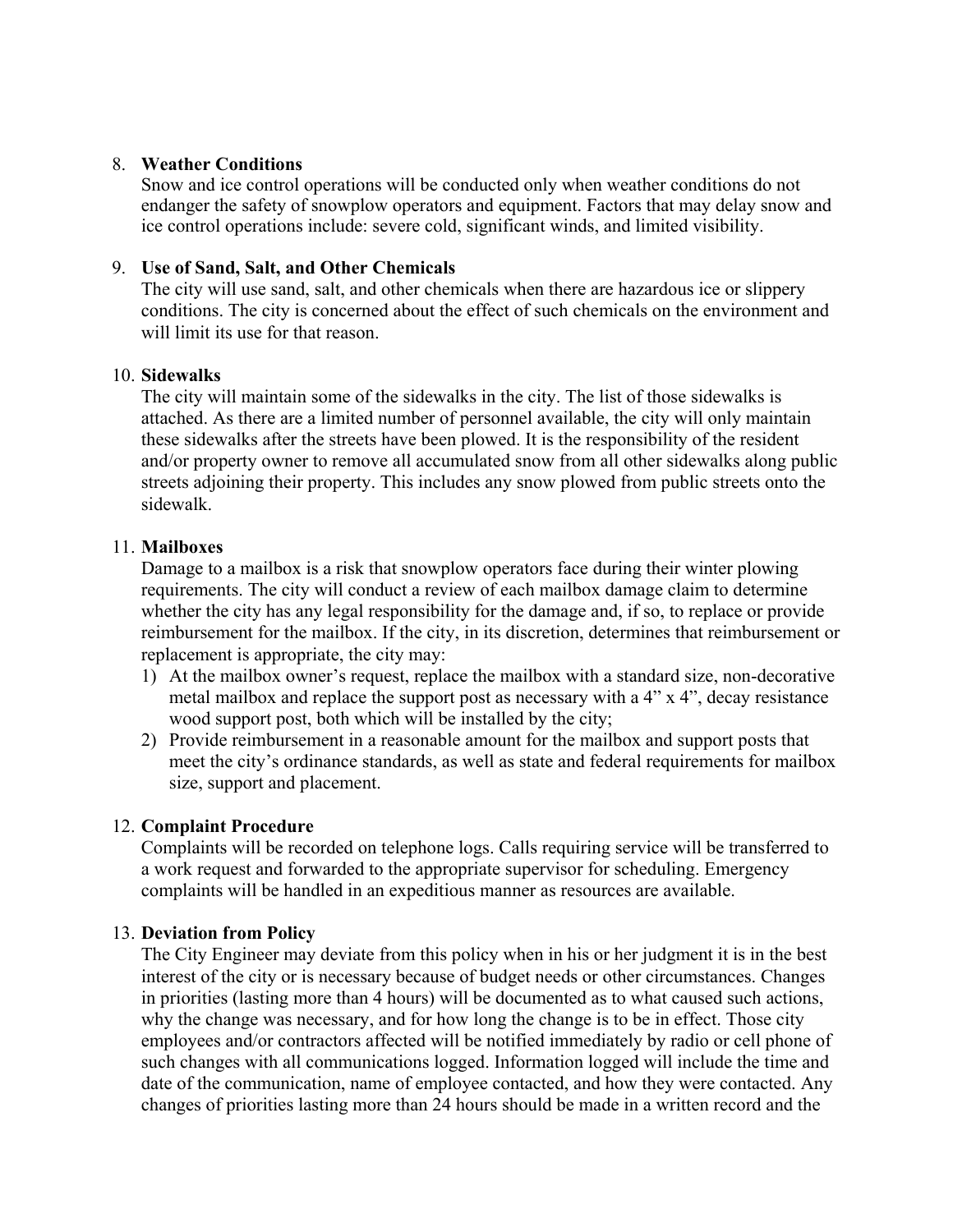public should be informed of such changes through normal methods used by the city for emergency notifications.

# 14. **Review and Modification of Policy**

The City Engineer shall keep on file all comments and complaints received regarding this policy. The policy will be reviewed periodically. Any review will consider comments and complaints since the last review and any other factors affecting the policy or its implementation.